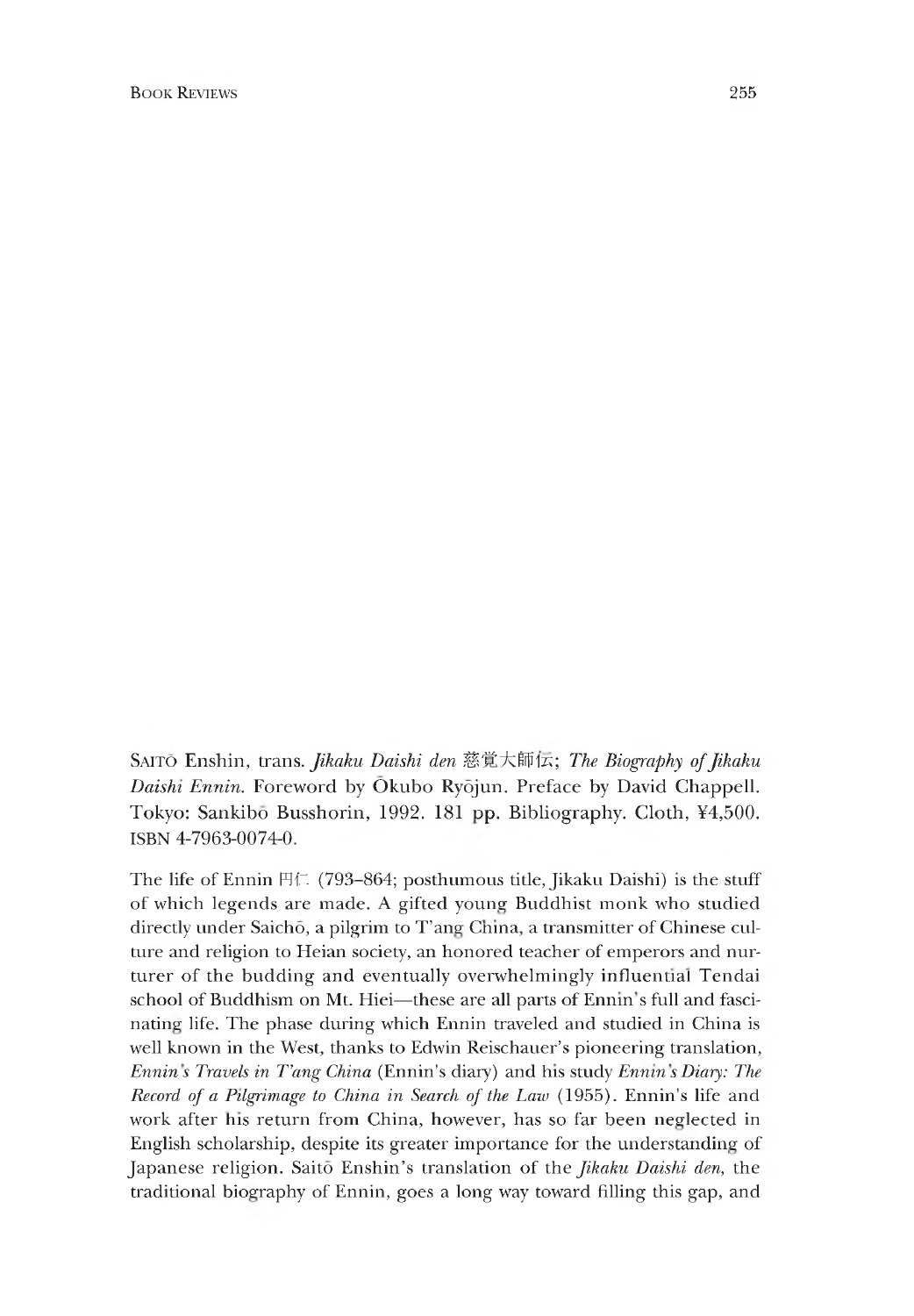provides us with material for the further study of early Japanese Tendai Buddhism.

The *Jikaku Daishi den*, written around 970, is a good early example of Japanese religious biography. The work served as the main source of information about Ennin for the various later collections of biographies of Buddhist monks in Japan. Saito's introduction provides the basic information concerning Ennin's life and some textual history for the work being translated. Most of this publication, however, consists of the English translation (pp. 21-77) with the original Japanese text sandwiched between the chapters, and about the same amount of space (pp. 79-156) devoted to detailed notes. A full bibliography provides much information for those wishing to delve further into the subject.

The litmus test of a translation is in the reading. Saito's style is careful yet smooth. He clearly has a good grasp of his subject as well as a feel for English expression, and avoids the kind of choppy, overly literal translation that can turn such a project into a useless monument to good intentions. He generally stays close to the text, but it is obvious that he made a conscious effort to provide a readable translation. I did find one passage where it seems that a line has been missed, but this was an exception. A comparison of Saito's translation of this passage (p. 27) with a version of my own may serve to illustrate Saito's style. In many cases I have deliberately chosen a different translation (e.g. Tendai teachings/the Dharma; Dengyo Daishi/Saicho; *Maka shikan/Mo ho chih kuan)* to illustrate possible choices—not that one is correct and the other is not, but to indicate choices that must be made in translation:

Saitō: In order to propagate Tendai teachings, Dengyō Daishi selected ten gifted youths from among his disciples and had them study the *Maka shikan,* one fascicle to each person. Of the ten, only Ennin completed an entire fascicle. Faithfully following his master's instructions, Ennin applied himself to study the *Maka shikan* day and night with the greatest diligence, and whenever he finished studying a fascicle he delivered a lecture on it to the others from a teaching platform. Thus he completed studying all ten fascicles of the *Maka shikan.*

Alternate translation: In order to propagate the Dharma, Saicho selected ten of his young, gifted disciples to study the *Mo ho chih kuan.* Each of them was assigned one fascicle. *Ennin was one of these* [*chosen*] men. Of the remaining nine, none completed their task, due to vari*ous conditions and responsibilities.* Only Ennin faithfully followed his master's instructions. He studied diligently day and night, and when he mastered the one fascicle, he lectured on it by ascending the teaching dais. He continued in this way until he completed all ten fascicles of the *Mo ho chih kuan.*

In short, the introduction is sparse but sufficient, the English translation reads smoothly, and the notes provide much important and valuable infor